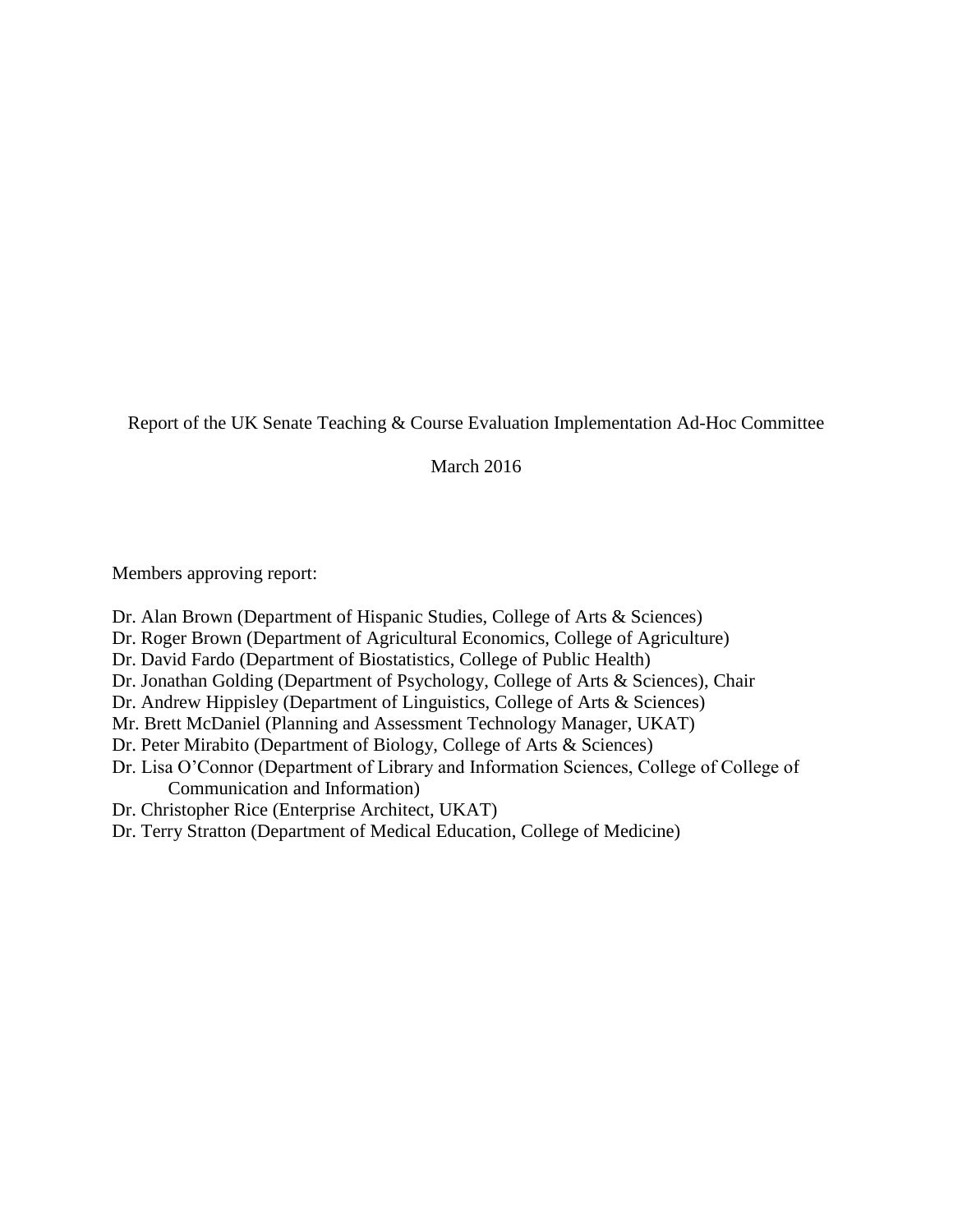Report of the UK Senate Teaching & Course Evaluation Implementation Ad-Hoc Committee

#### March 2016

At the 9 March 2015 meeting of University Senate, senators voted to approve a new version of the Teaching and Course Evaluation (TCE; see Appendix A).The new version allows UK to have a common instrument to assess course and instructional quality, and ensures that all units and faculty members assess the curricular quality within their respective disciplines. In addition to a "standard" set of items, the new version will feature (a) a 5-point rating scale; and (b) summary reports detailing the total course enrollment, response count, mean/median scores, and graphical displays of ratings.

In the Spring of 2016, the UK Senate Council formed the Teacher Course Evaluation Implementation Ad-Hoc Committee (TCE-AIC) with the charge of developing an implementation plan for the entire university. It was expected that the recommendations of this committee would be presented to the Teaching Effectiveness Committee chaired by Dr. Lineberry. After discussion and approval, the recommendations would then be voted on by the University Senate.

The committee discussed and voted on a number of major issues and recommendations, including:

#### **1) Availability of TCE results**

It was reaffirmed by the committee that the TCE results (as approved by UK Faculty Senate rules) shall be made available to students and faculty, with two exceptions:

- (a) only numerical ratings shall be made available to anyone other than the faculty evaluated (i.e., no written comments);
- (b) to safeguard student anonymity, any results for classes with  $<$  5 TCE responses shall not be made available to faculty, staff, and students or for any use including Promotion & Tenure cases. However, results will contribute to aggregate UK, College, and Departmental TCE means.

## **2) TCE Grade Release Policy**

By a vote of 6-1, the TCE-AIC recommends:

Students who complete a TCE for a course will have access to the final course grade as soon as it becomes available. Students who do not complete a TCE for a given course will receive their corresponding grade 8 days after the deadline for the submissions of grades as set by the Registrar's office.

**Example:** Spring 2016 deadline for the submissions of grades is midnight on May 9. Student failing to complete the TCE would have to wait until May 17 to get access to their grades.

Note: other schools that have a university-wide delayed grading policy include Harvard, Yale, Ball State Northern Kentucky University, the University of Oregon, Michigan State, Stanford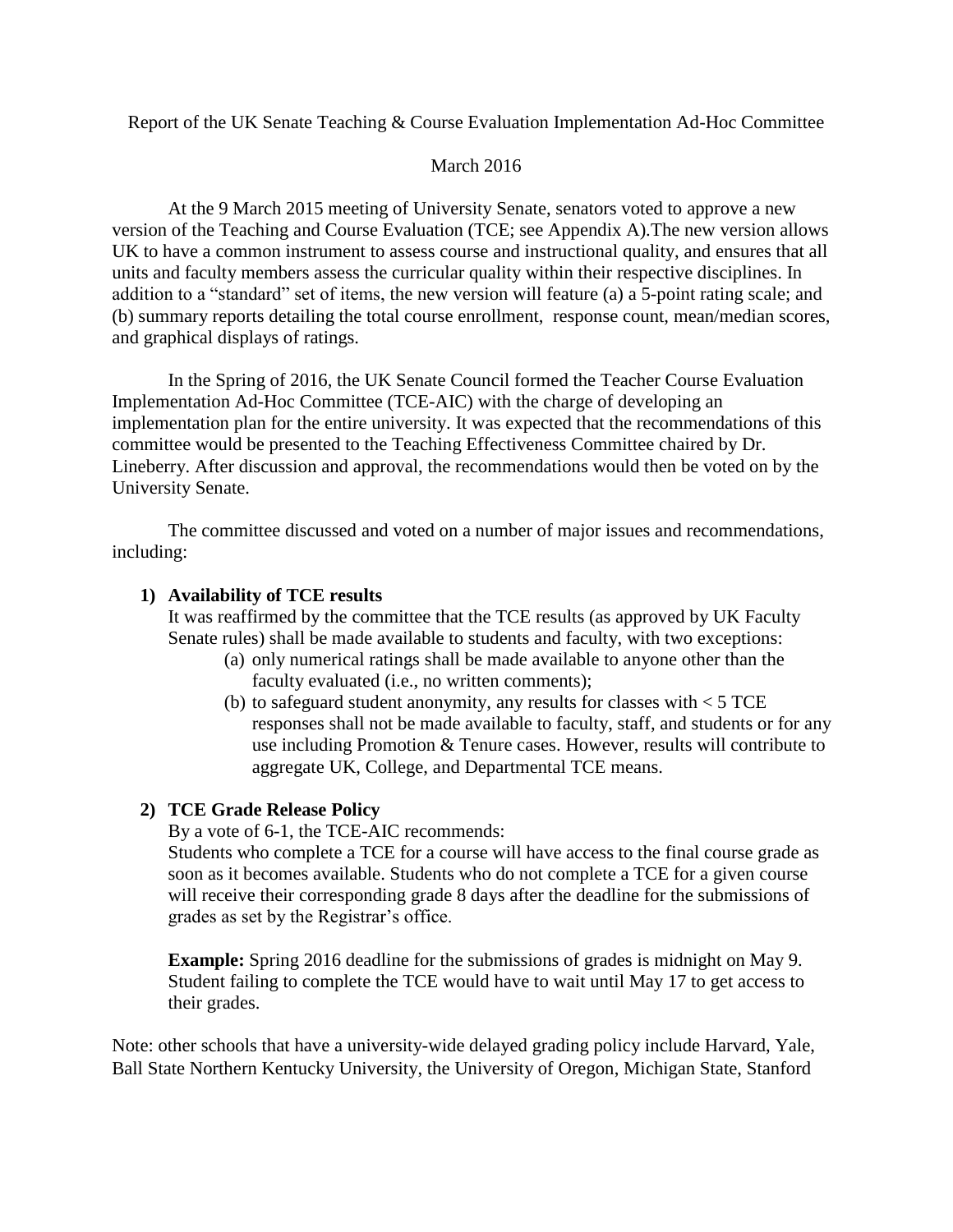University, and Boston College. Specific examples of these existing policies are presented in Appendix B.

#### **3) TCE Form**

#### **a. Opt-Out Alternative for Questions**

By a vote of 5-0, it was agreed that each question will provide an "opt-out" option.

#### **b. Opt-Out Alternative Label**

By a vote of 8-0, it was agreed that the "opt-out" option will be "choose not to rate".

## **4) Procedural Issues for Completing TCE**

#### **a. Location of Filling out TCE**

By a vote of 7-0, the TCE-AIC recommends:

Course instructors will decide whether or not to dedicate in-class time to completing TCEs.

#### **b. Instructor Presence**

By a vote of 7-0, the TCE-AIC recommends:

If class time is used to administer TCEs, all instructors must not be present in the classroom.

## **c. Incentives for students**

By a vote of 7-0, the TCE-AIC recommends:

Instructors may not offer additional incentives (e.g., food, extra credit) for TCE completion.

## **5) Additional TCE Questions**

## **a. Institutional Evaluation Questions (Required)**

Any required questions from university units (e.g., UKCore, Distance Learning) to be included in the TCE will adopt the same 5-point scale approved by the University Senate for the TCE.

## **b. Supplemental Evaluation Questions (Optional)**

By a vote of 6-0, the TCE-AIC recommends that no more than 10 additional questions be allowed from Colleges, Departments, and/or individual instructors; allocation of these items, when necessary, should be determined within each academic unit.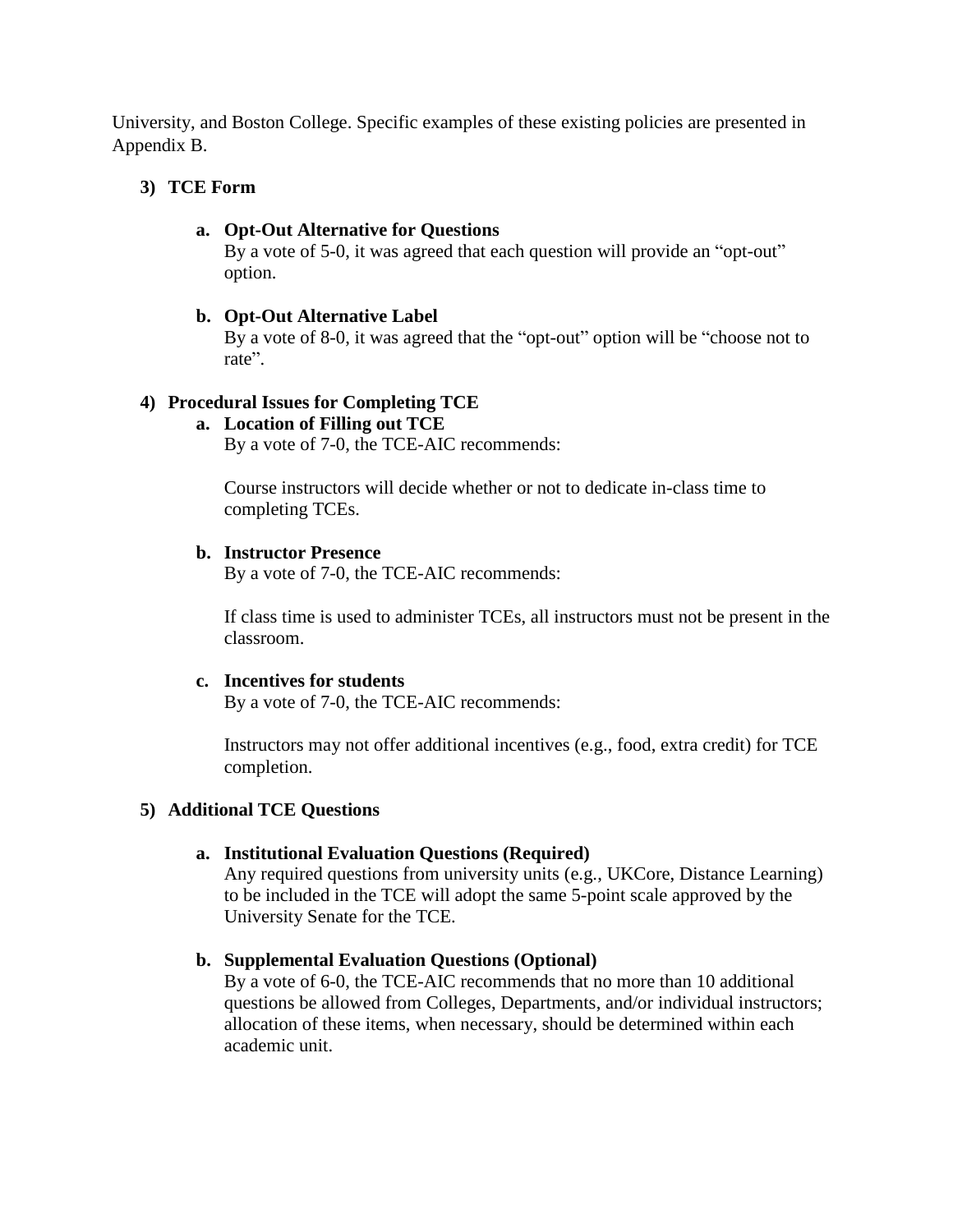Optional supplemental questions shall be added sparingly and should not replicate existing content; these questions might focus on discipline-specific and coursespecific pedagogical innovations.

Again, supplemental questions will use the same 5-point scale approved by the Senate for the TCE, where applicable.

#### **c. Submitting Questions**

By a vote of 6-0, the TCE-AIC recommends that all supplemental questions must be submitted to UKAT by the first day of each semester.

#### **d. Ordering of TCE Questions**

The Standard 15 questions approved by the Senate will always appear first on the TCE – prior to any additional items.

#### **e. TCE Completion**

By a vote of 5-1, the TCE-AIC recommends that all questions (i.e., Standard + Institutional + Supplemental) be answered for a student to have immediate access to their grades.

#### **6) Exemptions to Completing the TCE**

By a vote of 7-1 the TCE-AIC recommends that certain courses with non-traditional delivery, such as those listed below, be exempt from using the UK Senate-approved TCE (alternative assessments of curricular and instructional quality are presumed):

Independent Study Field-Based Study Experiential Education Clinical Practicum (e.g., medical clerkships) Study Abroad

#### **7) Changing the Campus Culture about the TCE**

The TCE-AIC was unanimous in its view that these recommendations alone may not achieve the desired results, and that a concomitant change is needed in the campus culture regarding the TCE. Historically, it appears that students often do not take the TCE seriously and, as a result, do not provide valuable feedback on course and instructional quality. Compounding this problem is prior data from UK and other schools that suggest moving from a paper to an online format typically decreases response rates. A concerted effort should be made to highlight for learners the value of the TCE - both with regard to course design and delivery improvements, and for promotion and tenure decisions.

It is equally important to educate faculty about the TCE and how resulting data are used for administrative purposes. In addition, our committee strongly encourages all UK units to view TCE results as only *one* means of evaluating courses and instructors - and that additional performance metrics be used toward this end, particularly in P&T decisions.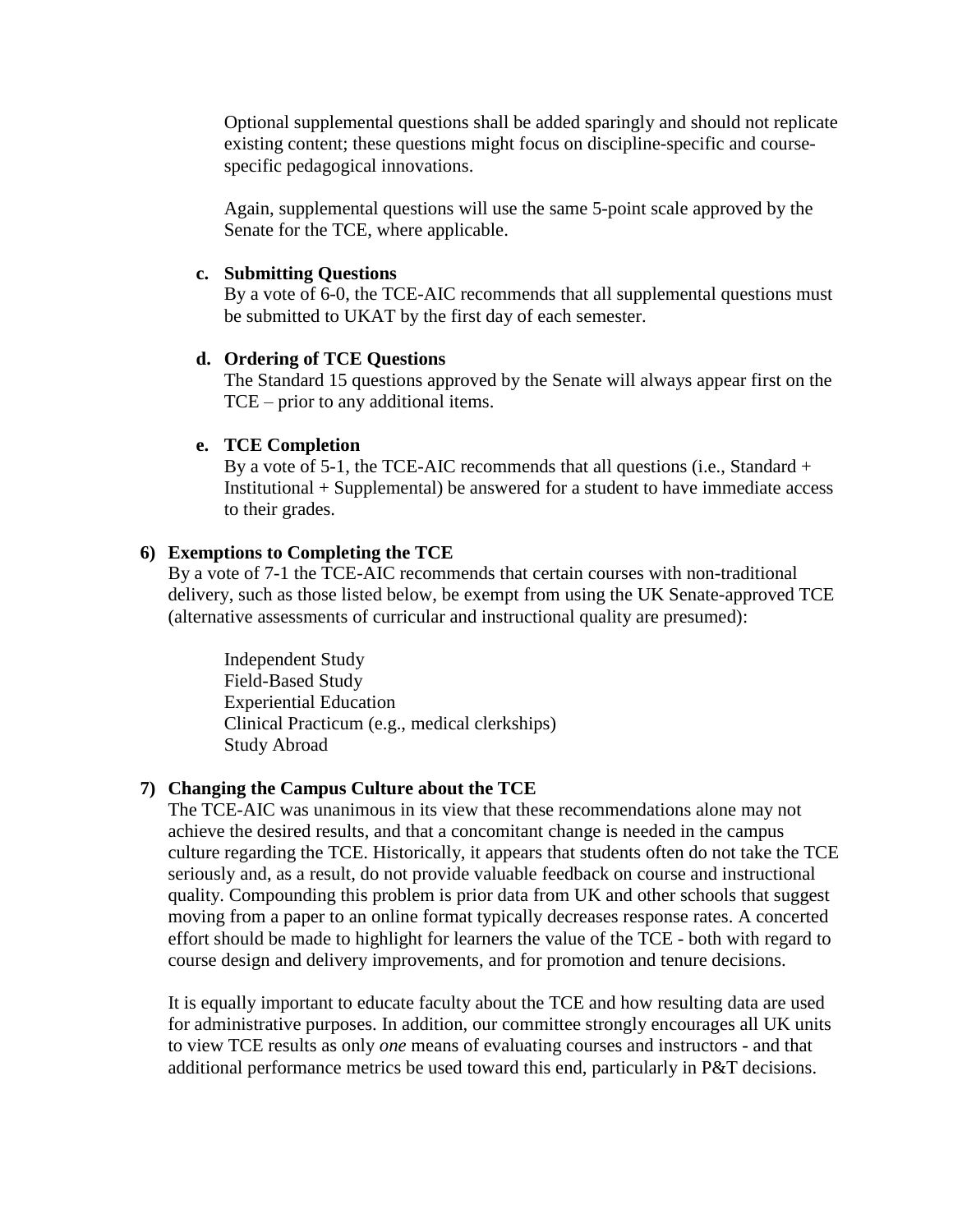To initiate a campus-wide culture change regarding the TCE process, it will be necessary for a standing University Senate committee, a unit on campus (e.g., Provost's office), or a joint committee to:

- a. spearhead efforts to publicize the importance of the TCE
- b. develop a TCE website with instructions and FAQs for faculty and students
- c. introduce the topic during K-Week informational sessions
- d. offer guidelines for faculty discussions about the TCE to classes
- e. offer informational sessions on stakeholders and uses of TCE data at UK
- f. determine the nature of TCE email reminders to students and faculty
- g. determine the language to be used as a prelude to the TCE itself
- h. strategically imbed positively-worded language concerning the TCE on webpages with high student traffic
- i. coordinate annual reviews of the TCE process and deal with any related problems, issues, or concerns
- j. develop a set of faculty guidelines on the merits of completing the TCE in class versus remotely.

Please note that whichever of the three options option is chosen, representatives from CELT and the Registrar should be included

While we applaud and recognize the complete redesign of the TCE as long overdue, and have tried to reflect deeply on its use and the culture in which any such system is embedded, it must be acknowledged that no perfect set of TCE questions or process of implementation exists. More challenging still is the transformation of the broader campus culture surrounding the TCE.

However, we feel strongly that student learning, curricular improvement, and justifiable P&T decisions are most attainable with the revised TCE and the aforementioned recommendations. Indeed, these recommendations must be considered as a work in progress and should be subject to rigorous, ongoing, and systematic evaluation. We welcome productive suggestions for further improvements to the TCE implementation and future efforts to positively impact the local culture regarding this endeavor. Only in this manner can we hope to make useful changes that will meet the needs of all relevant stakeholders.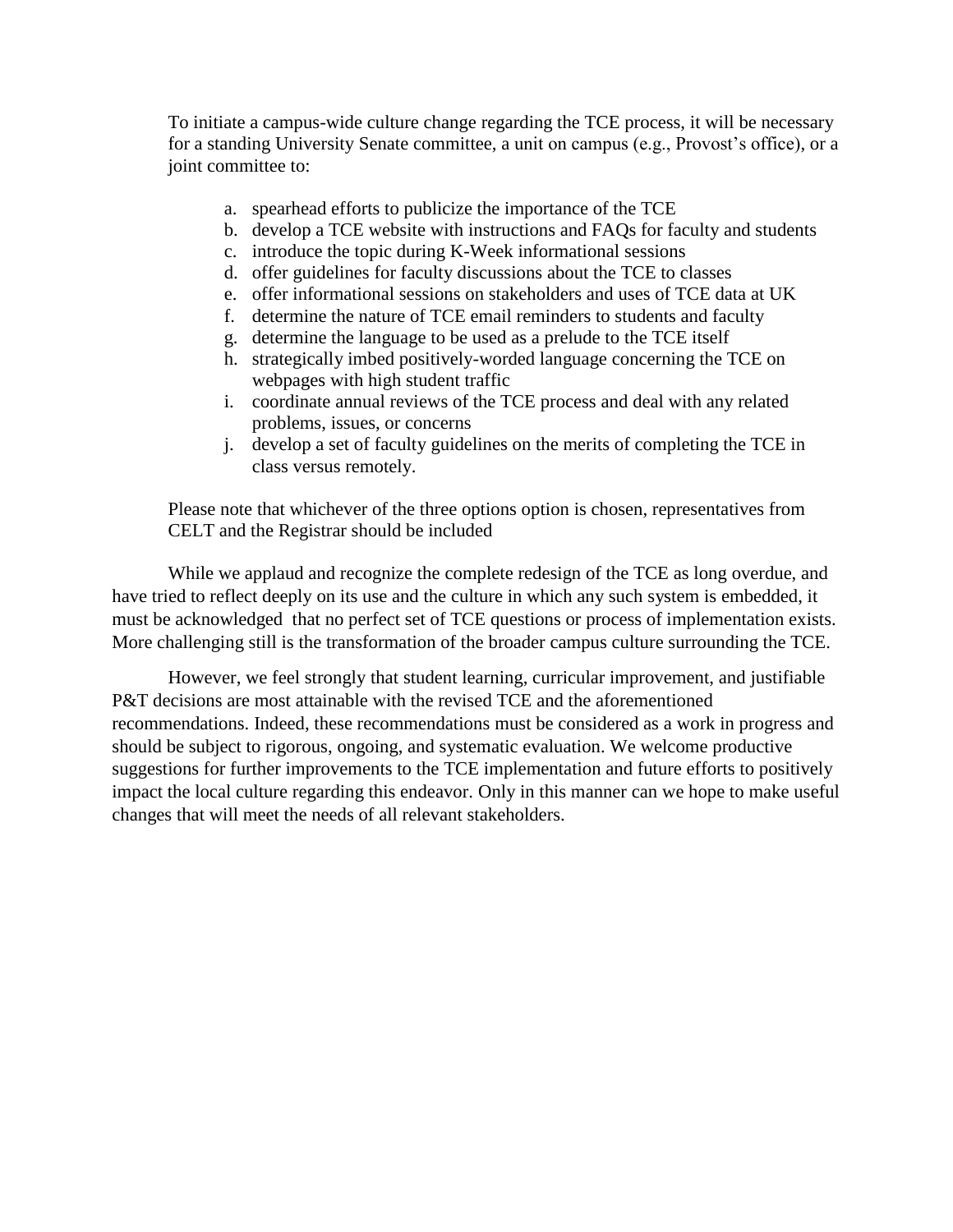#### Appendix A

University Senate approved version of the Teaching and Course Evaluation (TCE

#### **Student Items**

- **1-S) My classification is \_\_\_\_\_\_\_\_\_ (year in school as undergrad, year in school as grad)**
- **2-S) My main reason(s) for taking this course is that it \_\_\_\_\_\_\_\_\_\_.**

**(is required course, is elective, covers a topic I am interested in)**

**Note: students will be able to select more than one answer**

- **3-S)** My expected grade in the course is  $a(n)$
- **4-S) Hours I spent per week on the course (excluding class time)**

## **Common Items**

*Course Organization and Planning*

**1-C) The course was well organized.** 

**2-C) The instructor was prepared for class.**

## *Clarity, Communication Skills*

**3-C) The instructor presented material clearly.**

**4-C) The instructor responded to questions in a manner that aided my understanding of the material.**

**5-C) The instructor provided material at an appropriate pace.**

## *Student-Instructor Interaction, Rapport*

**6-C) The instructor treated students with respect.**

**7-C) Class meetings contributed to my learning of course content.**

**8-C) The instructor asked questions that stimulated deep consideration of the course content.**

## *Grading and Examinations, Evaluation*

**9-C) Grading in the course was fair.**

**10-C) Assessments (e.g., tests, quizzes, papers, homework, projects) reflected course material.**

**11-C) I understood why I received my grade in the course**

## **Summary Items**

**12-C) I consider NAME OF COURSE to be a quality course. 13-C) INSTRUCTOR NAME provided quality teaching.**

## **Open-Ended Comments**

**1-OEC) Which aspects of the course/instructor were most helpful and why? 2-OEC) Which aspects of the course/instructor would you change and why/how? 3-OEC) Other comments?**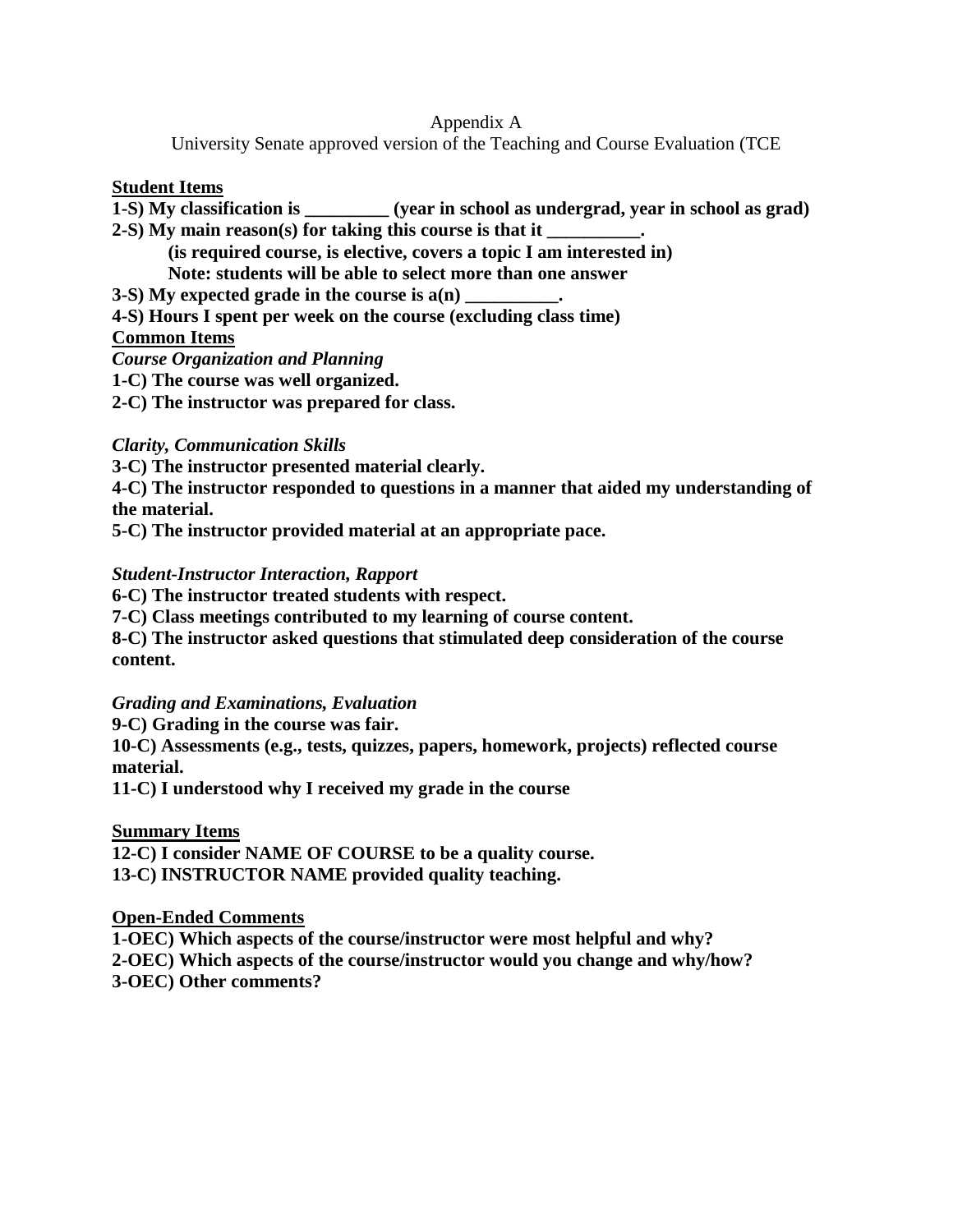## Appendix B Examples of Existing University-wide Delayed Grading Policies

# **Harvard University**

## <http://www.fas.harvard.edu/~evals/evaluate.htm>

If you can't complete your evaluations all at once, don't worry - we'll save your responses until you come back. Course evaluations remain open until after exams end. Beginning December 23, if you have completed all of your evaluations, your grades will be released to you (as they are submitted by the faculty member). On January 4, all grades will be released (if they have been submitted by the faculty member).

## **Yale University**

## [http://www.yale.edu/sfas/registrar/oce\\_faqs\\_student.html](http://www.yale.edu/sfas/registrar/oce_faqs_student.html)

## **Do I have to complete the evaluation?**

You are expected to complete an online evaluation, or to decline to do so on the online form, for every eligible course. Yale College regulations state:

For the advancement of teaching in Yale College, anonymous teaching evaluations are made available through the Yale University Student Information Systems. Students are expected to participate in this evaluation process for any Yale College course in which they are enrolled. Students who withdraw from a course after midterm are invited (but not required) to participate. (Academic Regulations, [Enrollment in Courses\)](http://catalog.yale.edu/ycps/academic-regulations/registration-enrollment-courses/index.html#enrollmentincourses)

and

Early access to recorded grades is available on line to students in any Yale College course for which they have completed or actively declined to complete the online course evaluation form through the Yale University Student Information Systems. (Academic Regulations, [General](http://catalog.yale.edu/ycps/academic-regulations/grades/index.html#spangeneralregulationsconcerninggradesandtranscriptsspanspanspan)  [Regulations Concerning Grades and Transcripts\)](http://catalog.yale.edu/ycps/academic-regulations/grades/index.html#spangeneralregulationsconcerninggradesandtranscriptsspanspanspan)

# **Ball State University**

## [http://cms.bsu.edu/about/administrativeoffices/provost/facresources/crseresponsefa](http://cms.bsu.edu/about/administrativeoffices/provost/facresources/crseresponsefaqs#21) [qs#21](http://cms.bsu.edu/about/administrativeoffices/provost/facresources/crseresponsefaqs#21)

## **Are students required to complete an evaluation to get a grade?**

No, students are not required to submit an evaluation. However, in fall 2012, students who do not complete evaluations will have access to their final grades delayed by several days. This change is meant to encourage complete participation in the course evaluation process, which provides